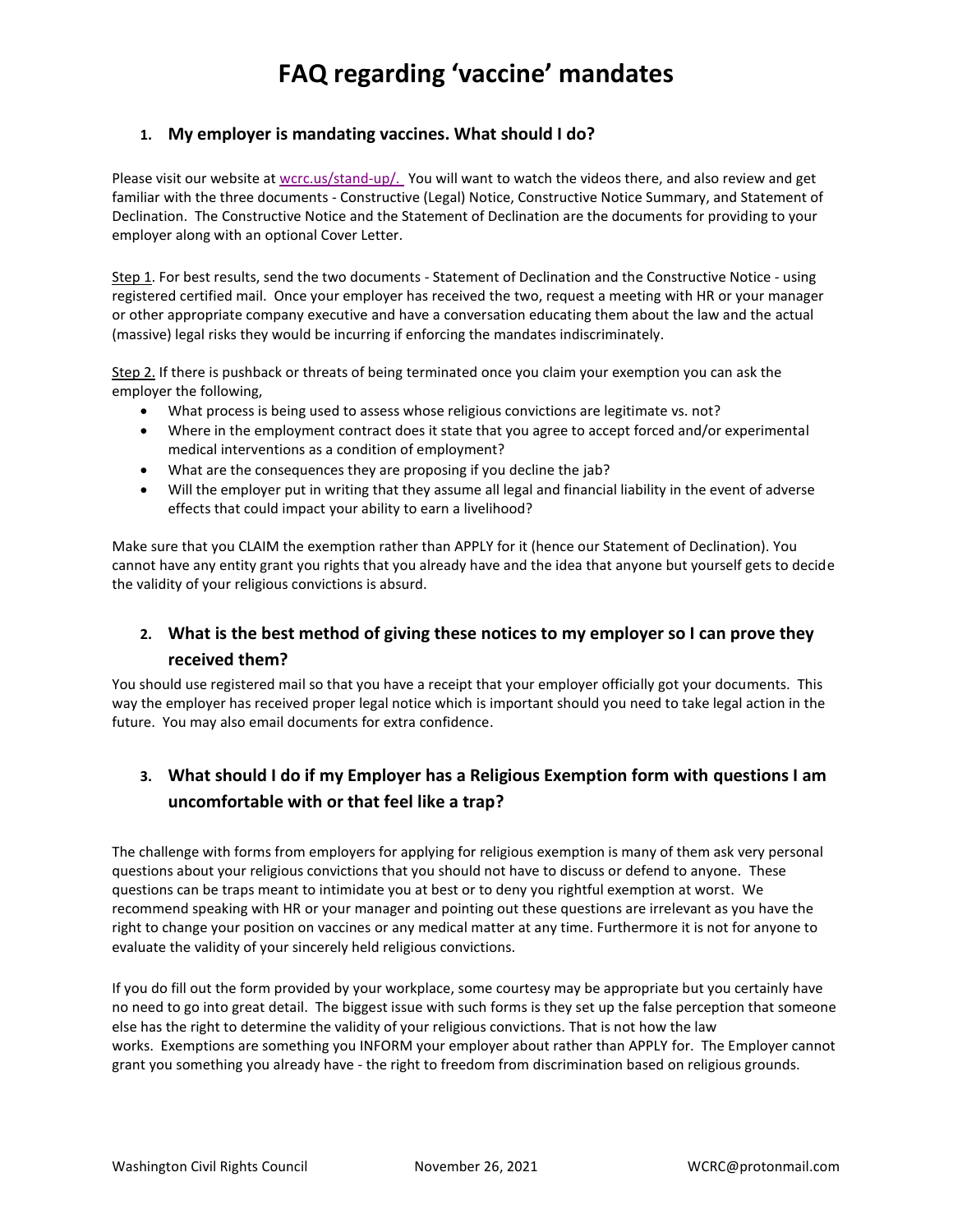You can either reference the Statement of Declination or you can work elements of it into the responses in the form your Employer is providing. If you do use the Employer's form, work in a statement somewhere toward the end stating "*I do not consent to the new medical treatment being offered as a condition of employment. I affirm that I am declining the suggested medical intervention known as Covid19 vaccination based upon my deeplyheld religious convictions."*

### **4. How do I indicate I do not agree with all or parts of what I am being asked to sign?**

Use initials "V.C." in front of your signature as a way of noting you are signing the document under duress. VC is an abbreviation for a Latin maxim "vi coactus" meaning having been compelled.

## **5. What should I do if the Religious Exemption application using the employer-provided form has been denied?**

At this point, it is important to resubmit your own Statement of Declination. You can modify the one available at <https://wcrc.us/stand-up> and add at the beginning "I made a mistake in applying for exemption. This is before I had legal counsel and I now understand that it is my right to claim a religious exemption."

## **6. How can I be sure that my employer has to accept my Religious Exemption?**

Please see this Demand Letter sent on September 1 from Liberty Counsel to the WA State Governor and Attorney General <https://lc.org/PDFs/Attachments2PRsLAs/090221LtrreWAStateCOVIDMandates.pdf>

## **7. What if my exemption has been accepted but now I am being offered an accommodation of reassignment?**

Accommodation is the lawful action by your workplace in response to your exemption. While reassignment may not be what is wanted, this may be a temporary situation while the chaos plays out over the coming months. The important thing is to get in writing that the pay for any re-assignment is at least equal to current pay. Otherwise it is discrimination.

## **8. What if my Employer or my School acknowledges I am exempt but says it cannot accommodate me?**

Any business, school or agency when they first receive their license, sign an agreement with the state to follow state and federal laws. The laws require non-discrimination, as cited in our [Statement of Declination.](https://wcrc.us/wp-content/uploads/2022/01/Statement_of_Declination.pdf) Reducing someone's pay or putting them on unpaid leave, as an "accommodation" for religious belief, is retaliatory and a breach of contract with the state. It equates to wrongful termination. The Employer is liable for triple damages (triple the salary amount for any missed pay). Don't quit and keep working to preserve your legal rights.

## **9. What if I am being offered unreasonable accommodations?**

An employee offered no accommodation or that regards certain accommodations as unreasonable, can make a proposal of a 'reasonable' accommodation to HR. The EEOC expects a dialog and the employer is required to review other options and also provide Measurable, Quantifiable proof why accommodations proposed by the employee are not feasible (would cause undue hardship to the employer). A mere verbal claim of undue hardship is not sufficient. Per the EEOC " To prove undue hardship, the employer will need to demonstrate how much cost or disruption the employee's proposed accommodation would involve.[\[246\]](https://www.eeoc.gov/laws/guidance/section-12-religious-discrimination#_ftn246) An employer cannot rely on hypothetical hardship when faced with an employee's religious obligation that conflicts with scheduled work, but rather should rely on objective information."

If the employer claims you are a direct threat, this is also something that requires proof, based on an individualized assessment, based on a physician's evaluation, to determine you are indeed a significant risk of infection to others. A generalized stereotype about "people who breathe" does not pass the threshold of proof. They cannot just blanket exclude all healthy, symptom-free people because they are worried you MAY be a risk to others. They have to have concrete basis and a medical evaluation from a physician to establish concrete evidence that you are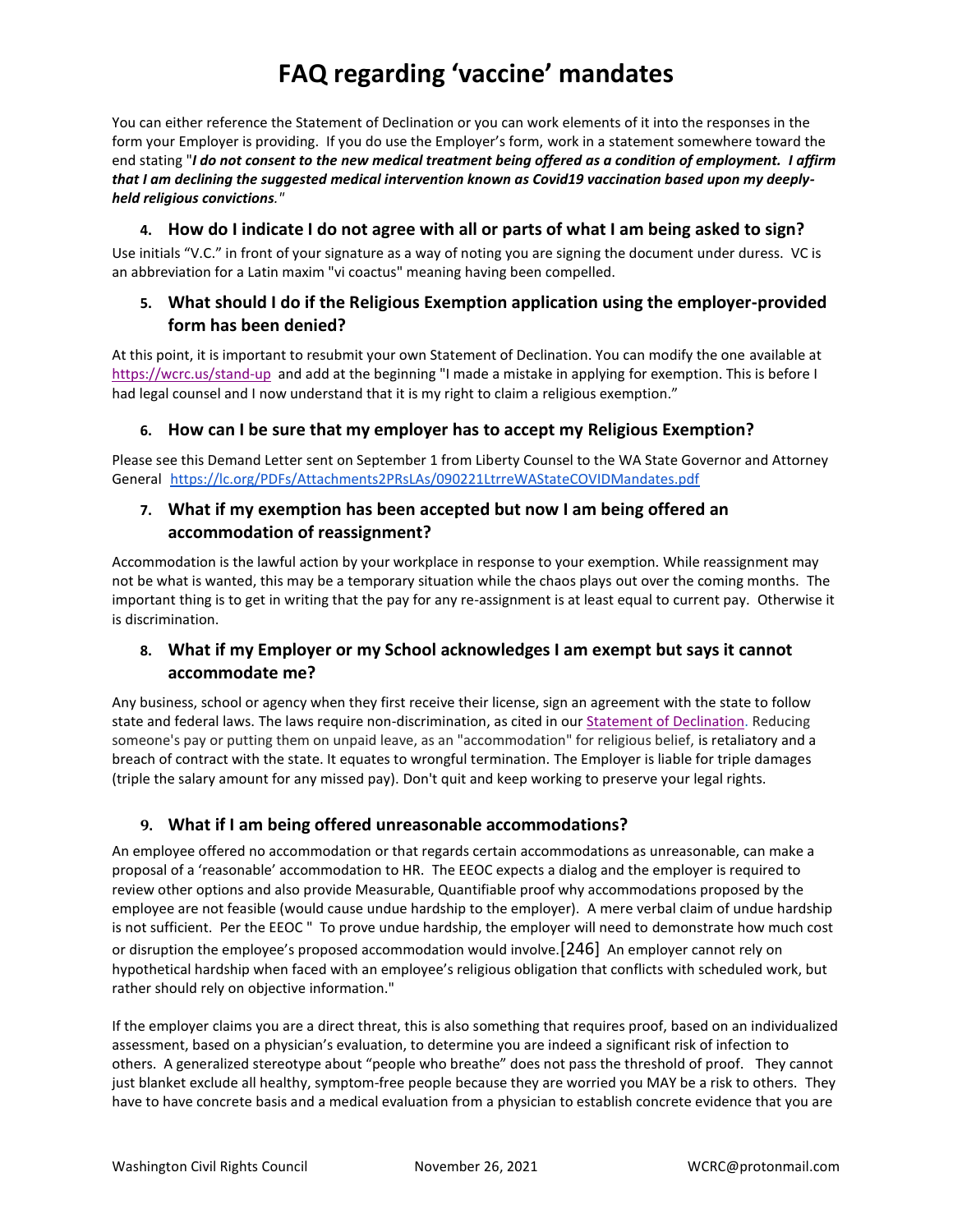an ACTUAL threat. Then a judge must issue a warrant to require a medical intervention to establish Authority of the Law under WA State Constitution Article 1 Section 7.

Accommodations are something that is meant to be discussed and agreed upon between employee and employer and the EEOC expects a negotiation until both sides agree on what is reasonable. Otherwise, according to the Civil Rights Act of 1964 Title VII, you are being discriminated against and have a legitimate legal claim against your employer. [Read the authoritative EEOC rules regarding workplace discrimination.](https://www.eeoc.gov/laws/guidance/section-12-religious-discrimination#h_12929403436951610749878556) Also, consider watching this [informative video about Religious Exemptions](https://youtu.be/l3ToyPyAEGM) from Peggy Hall

### **10. What if I am threatened with being fired after I claim my exemption**

The business or agency you work for must follow state non-discrimination statutes. By law they cannot ignore or deny your religious or medical exemption once claimed, nor are they in position to 'evaluate' the validity or sincerity of your personal religious convictions. The only lawful action for your employer is to review what accommodations are available. An example of a reasonable accommodation is symptom-screening or a temperature check on arrival to work. You might also be OK with masking (personal choice) or even periodic testing. Though, you do have the right to decline both masks and testing as these are also forms of experimental and unwanted medical interventions, to which you have the right of Informed Consent or Refusal. Request a meeting with HR or an Executive from your workplace and review the LAW with them as presented in the Constructive Legal Notice and summarized in the Constructive Notice Summary. Make it very clear that the employer is at risk of legal action for Unlawful Termination, since they are violating both Non-Discrimination and Informed Consent Laws.

You may also consider filing a complaint with L&I about unsafe work conditions, based on VAERS data that reveals significant risks from the jab to your health. To establish that your employer knew you filed a complaint, immediately (next day) after filing, you should present a copy of the complaint to your employer. This action may result in the employer being compelled to keep paying after termination. The L&I website that outlines your rights and gives you a form to file a complaint can be found at the URL below <https://lni.wa.gov/workers-rights/workplace-complaints/discrimination-in-the-workplace>

## **11. My workplace (or school) is offering online work or online classes as the only option for accommodation**

They cannot just blanket exclude all healthy, symptom-free people because they are worried you MAY be a risk to others. They have to have concrete basis and a medical evaluation from a physician to establish concrete evidence that you are an ACTUAL threat. Then a judge must issue a warrant to require a medical intervention to establish Authority of the Law under WA State Constitution Article 1 Section 7. You can negotiate a more reasonable accommodation that gives you a less-discriminatory working or learning experience, such as symptom screening, temperature checks, or you might be willing to wear a mask for now. Stand up and represent yourself!

## **12. Does it make a difference if I am a federal employee?**

There is no difference in whether you are a Federal employee, State employee or Private sector employee. Any employer must abide both with Federal laws and State laws of each state where they have employees.

## **13. I have been fired due to the vaccine mandates. Is there a lawyer to represent me?**

File a claim with the EEOC and file for unemployment right away. Make sure you attach the Constructive Legal Notice. Then, contact WCRC if you would like to proceed with legal action as well. Working with Lawyer Luis Ewing, the WCRC is prepared to assist you in representing yourself through a Wrongful Termination / Discrimination claim. Once you sign an NDA, you will receive one or several letters to send to your (former) employer with the demand that the employer reinstate and/or compensate you. Most cases are resolved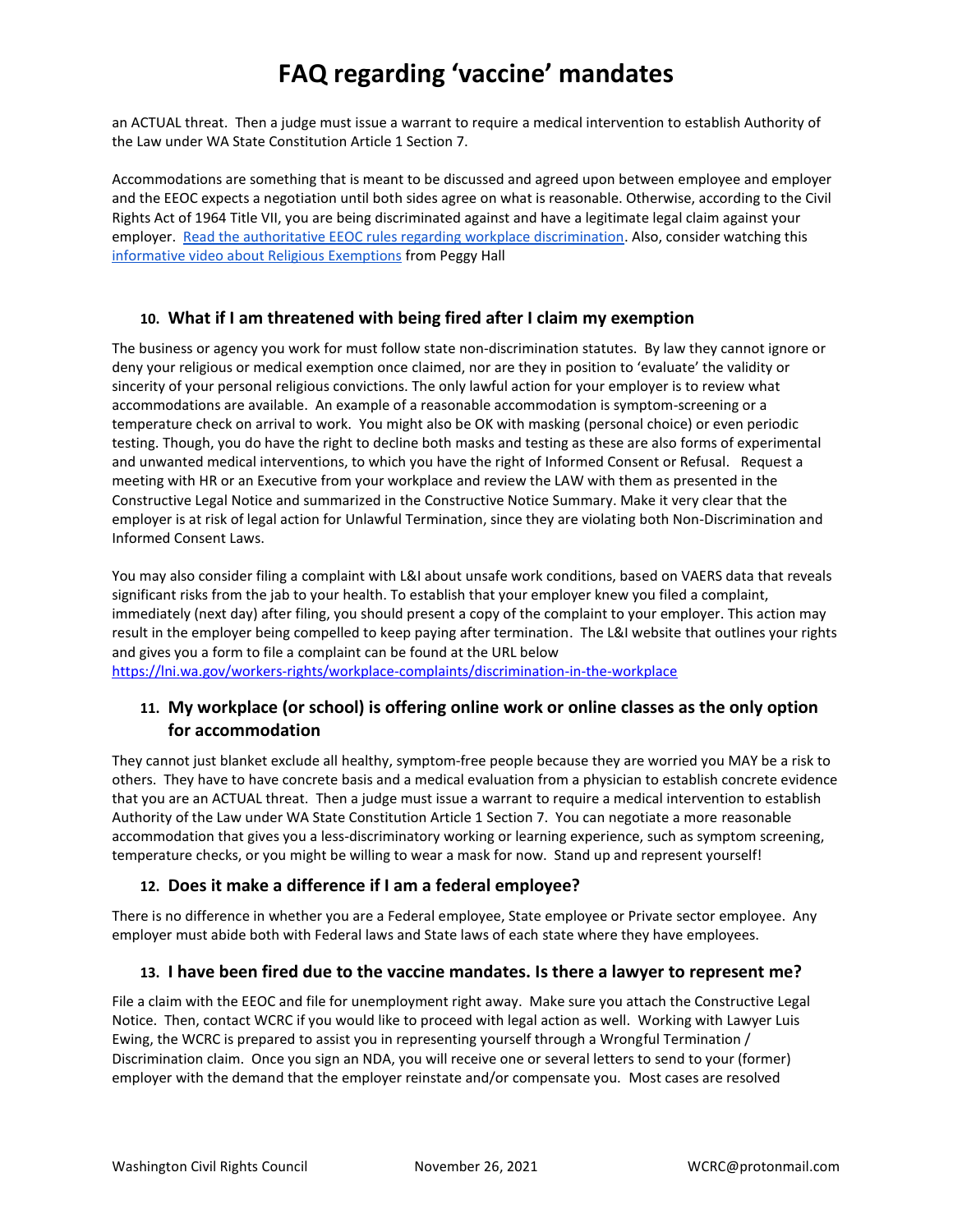favorably without going to court. Please email [wcrc@protonmail.com](mailto:wcrc@protonmail.com) if you are interested in the Wrongful Termination Legal Action Progran.

There are also a number of group and class action lawsuits you can join by contacting the Silent Majority Foundation a[t https://silentmajorityfoundation.org/.](https://silentmajorityfoundation.org/)

## **14. What if I am a student and my school says it's not honoring any exemptions?**

You have a right to DECLINE an experimental vaccine. It is called INFORMED CONSENT. Ask the school the following:

- Are they aware they are practicing medicine without a license?
- Will they assume all financial and legal liability should you have a severe adverse event, such as paralysis?
- Where in your student enrollment agreement does it show that you agree to accept experimental medical interventions as a condition of enrollment and does this not constitute breach of contract?
- Does the school have any tangible evidence of you being a direct threat (direct medical evaluation by a licensed physician familiar with your medical history)? Lacking such evidence, the school's policy is just pure discrimination.

### **15. As an Employer, what do I tell my employees why we are not mandating vaccines?**

In regards to employees that may equate mandates with law a response along the following lines is appropriate: "While the mandates appear to be law, we have received recent information that indicates there is still much unsettled and there are serious legal issues on several fronts. The idea of such mandates is very new. It appears as an employer we are facing serious legal risk, for example if an employee suffers side effects from the vaccine (for example becomes paralyzed) and is unable to work. We are unwilling to take on the legal exposure at this time and we need to confirm that the state will assume all legal risk before we can commit to a mandatory vaccination policy. This is the most responsible thing for the business and for our employees at this time."

## **16. As an Employer, what can I do if I am being pressured by a state agency regarding the vaccine mandates?**

You can ask the agency to put in writing that they assume all legal liability should one of your employees experience an Adverse Reaction that impairs their ability to earn a livelihood or in worst case, results in loss of life. This is a polite way of pointing out that the mandates carry a tangible legal risk that your business has no obligation to assume. In fact, you can point out to the agency that you do not wish to practice Medicine without a license (a felony) and that you are not able to meet the requirements necessary for Informed Consent and are thus in no position to mandate any medical procedure.

Also, it is a fact that any state agency can only require that you 'have a policy' but not the exact details of what the policy is. So for example, you can make it clear for any employee how to claim their medical or religious exemption. You then get to determine what your accommodation for exemptions should be. A simple symptom screening or temperature check on the wrist is a reasonable accommodation that allows you to honor your personal ethical compass and also be in compliance.

### **17. Why is Lawyer Ewing not a member of the BAR?**

Being a member of the BAR, while almost ubiquitous in the United States to practice law, is not required to practice law and there is more than one way to be authorized to practice law. Mr. Ewing was first authorized to practice law through the WA State Federal Courts and originally focused on working with the Tribal Courts. He is a Federal Lawyer who has been practicing law for over 20 years and now specializes in Pro Se criminal and civil rights law.